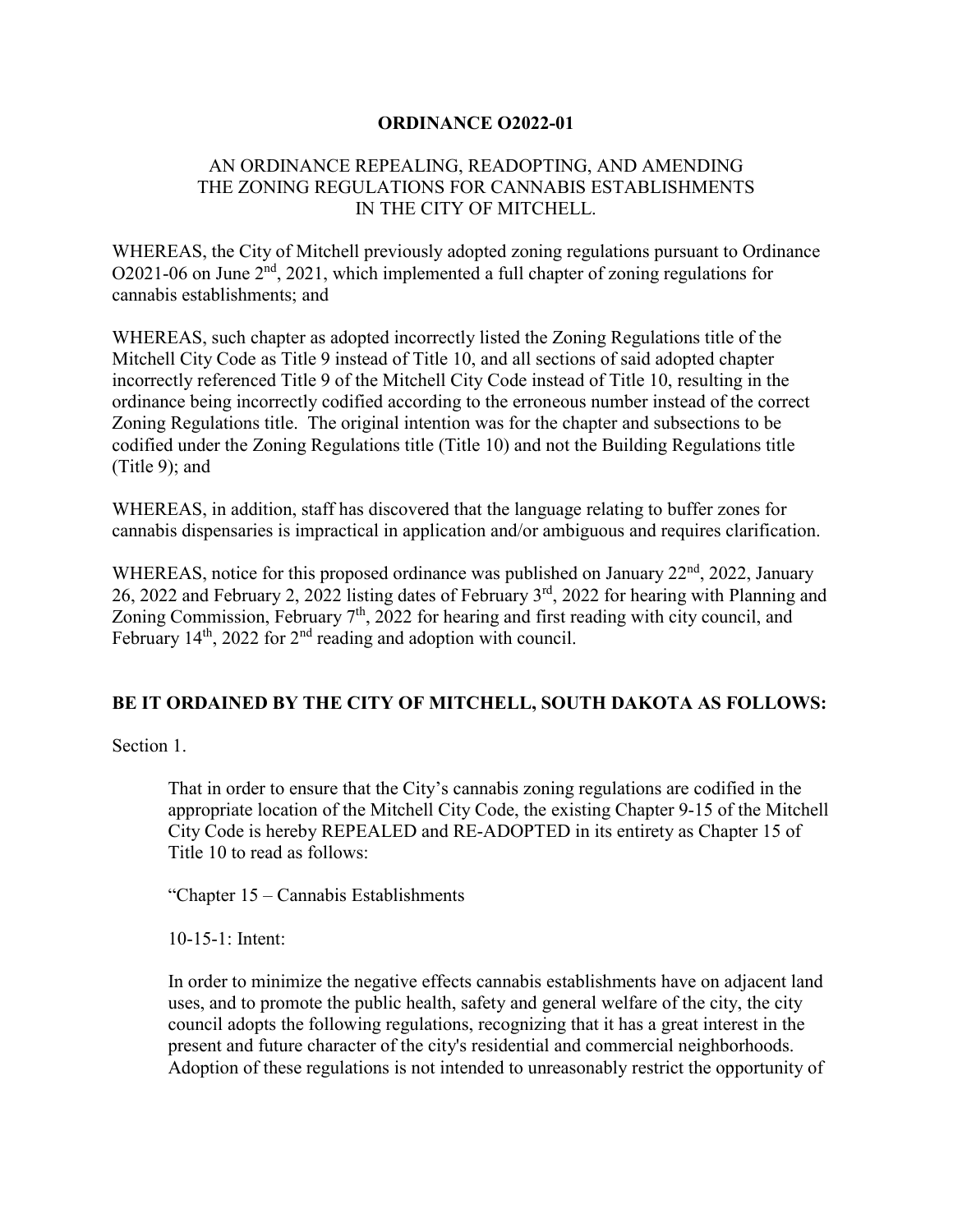cannabis establishments to locate in the city, but is for the purpose of preventing a concentration of certain cannabis establishments in any one area.

10-15-2: Definitions:

Unless an alternative definition is explicitly stated in this section, this chapter utilizes the definitions for cannabis related terms which are defined by SDCL 34-20G-1.

BLIGHTED AREA: an area characterized by traits such as dilapidation, overcrowding, deterioration, dangerous structures, unsanitary, inadequate infrastructure, nuisance, or other factors which inhibit the growth and development of an area.

CANNABIS (or MARIJUANA): all parts of any plant of the genus cannabis, whether growing or not, in its natural and unaltered state, except for drying or curing and crushing or crumbling. The term includes an altered state of marijuana absorbed into the human body. The term does not include fiber produced from the mature stalks of such plant, or oil or cake made from the seeds of such plant. The term does not include the plant Cannabis sativa L. and any part of that plant, including the seeds thereof and all derivatives, extracts, cannabinoids, isomers, acids, salts, and salts of isomers, whether growing or not, with a delta-9 tetrahydrocannabinol concentration of not more than threetenths of one percent on a dry weight basis.

CANNABIS CULTIVATION FACILITY: a legally licensed entity that acquires, possesses, cultivates, delivers, transfers, transports, supplies, or sells cannabis and related supplies to a cannabis establishment.

CANNABIS DISPENSARY: a legally licensed entity that acquires, possesses, stores, delivers, transfers, transports, sells, supplies, or dispenses cannabis, cannabis products, paraphernalia, or related supplies and educational materials.

CANNABIS PRODUCT MANUFACTURING FACILITY: a legally licensed entity that acquires, possesses, manufactures, delivers, transfers, transports, supplies, or sells cannabis products to a cannabis dispensary.

CANNABIS TESTING FACILITY: a legally licensed entity legally authorized to analyze the safety and potency of cannabis.

CANNABIS ESTABLISHMENT: a cannabis cultivation facility, a cannabis testing facility, a cannabis product manufacturing facility, or a cannabis dispensary.

MENTAL HEALTH FACILITY: an entity engaged in diagnosing, treating, caring for, or counseling people requiring mental health services, including substance abuse disorders, but which does not regularly provide other types of personal health services.

NON-LICENSED CANNABIS ESTABLISHMENT: an entity which would otherwise meet the definition of a cannabis establishment but which is not legally licensed.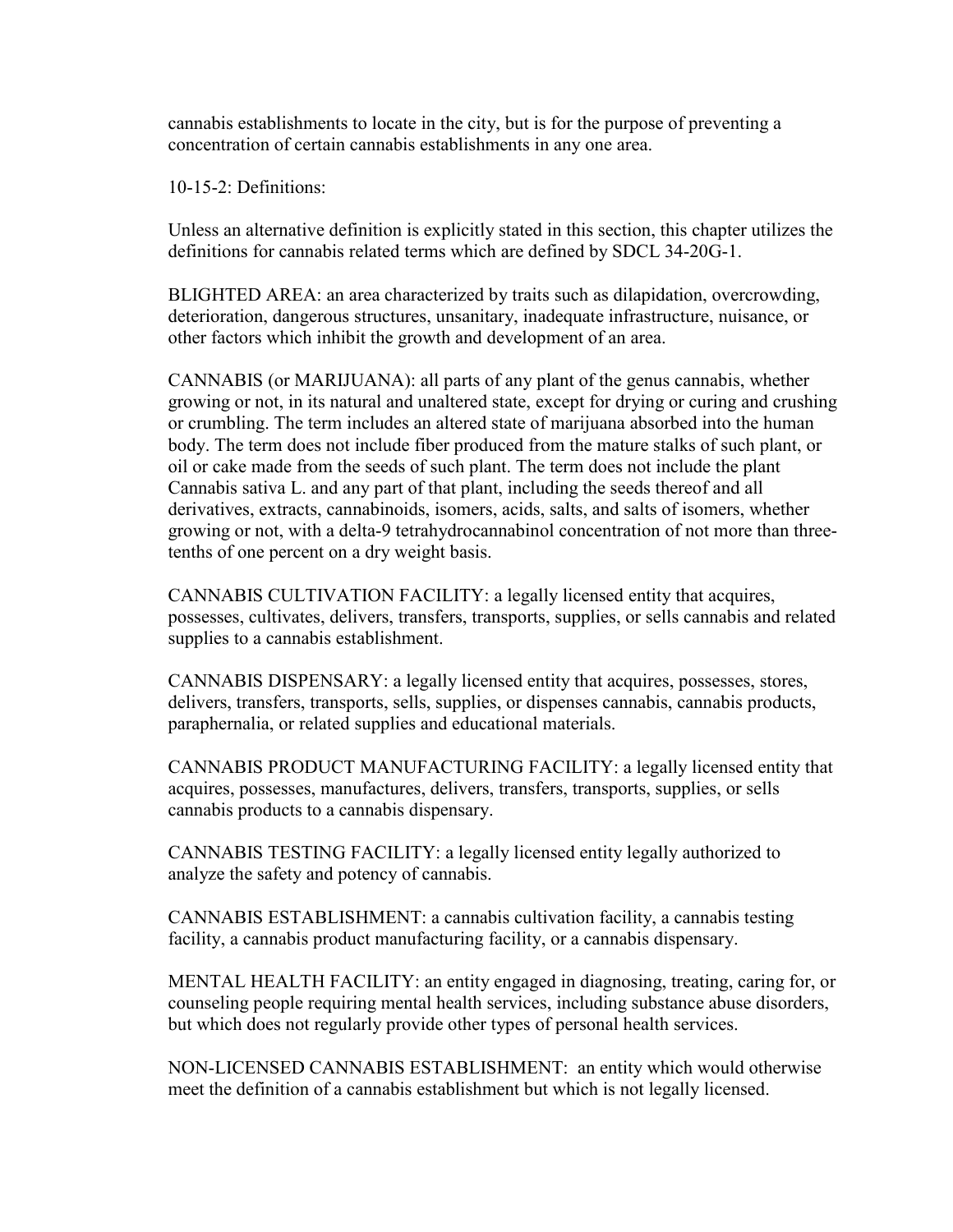10-15-3: Regulations Relating to Cannabis Cultivation Facilities:

No cannabis cultivation facility shall be owned or operated at a location within the city's zoning jurisdiction except as provided by this section. A cannabis cultivation facility shall be considered a permitted use in the following districts: HB highway oriented business district; TWC transportation, warehousing, and commercial district; and I industrial district. A cannabis cultivation facility shall be considered a conditional use in the following districts: CB central business district.

10-15-4: Regulations Relating to Cannabis Testing Facilities:

No cannabis testing facility shall be owned or operated at a location within the city's zoning jurisdiction except as provided by this section. A cannabis testing facility shall be considered a permitted use in the following districts: HB highway oriented business district; TWC transportation, warehousing, and commercial district; and I industrial district. A cannabis testing facility shall be considered a conditional use in the following districts: CB central business district.

10-15-5: Regulations Relating to Cannabis Product Manufacturing Facilities:

No cannabis product manufacturing facility shall be owned or operated at a location within the city's zoning jurisdiction except as provided by this section. A cannabis product manufacturing facility shall be considered a permitted use in the following districts: HB highway oriented business district; TWC transportation, warehousing, and commercial district; and I industrial district. A cannabis product manufacturing facility shall be considered a conditional use in the following districts: CB central business district.

10-15-6: Regulations Relating to Cannabis Dispensaries:

A. No cannabis dispensary shall be owned or operated at a location within the city's zoning jurisdiction except as provided by this section. A cannabis dispensary shall be considered a permitted use in the following districts: HB highway oriented business district; TWC transportation, warehousing, and commercial district; and I industrial district. A cannabis dispensary shall be considered a conditional use in the following districts: CB central business district.

B. No cannabis dispensary shall operate within three hundred feet (300') of an educational institution, religious institution, childcare center (excluding family residential childcare), preschool, nursery, detention facility, or mental health facility. No cannabis dispensary shall operate within one thousand feet (1,000') of another cannabis dispensary. Distances shall be measured from the closest point of the property lines but excluding public rights of way. Such buffer distance requirements may be waived via the variance process so long as the zoning district for the proposed location would be allowed if the applicable buffer distance requirement were waived.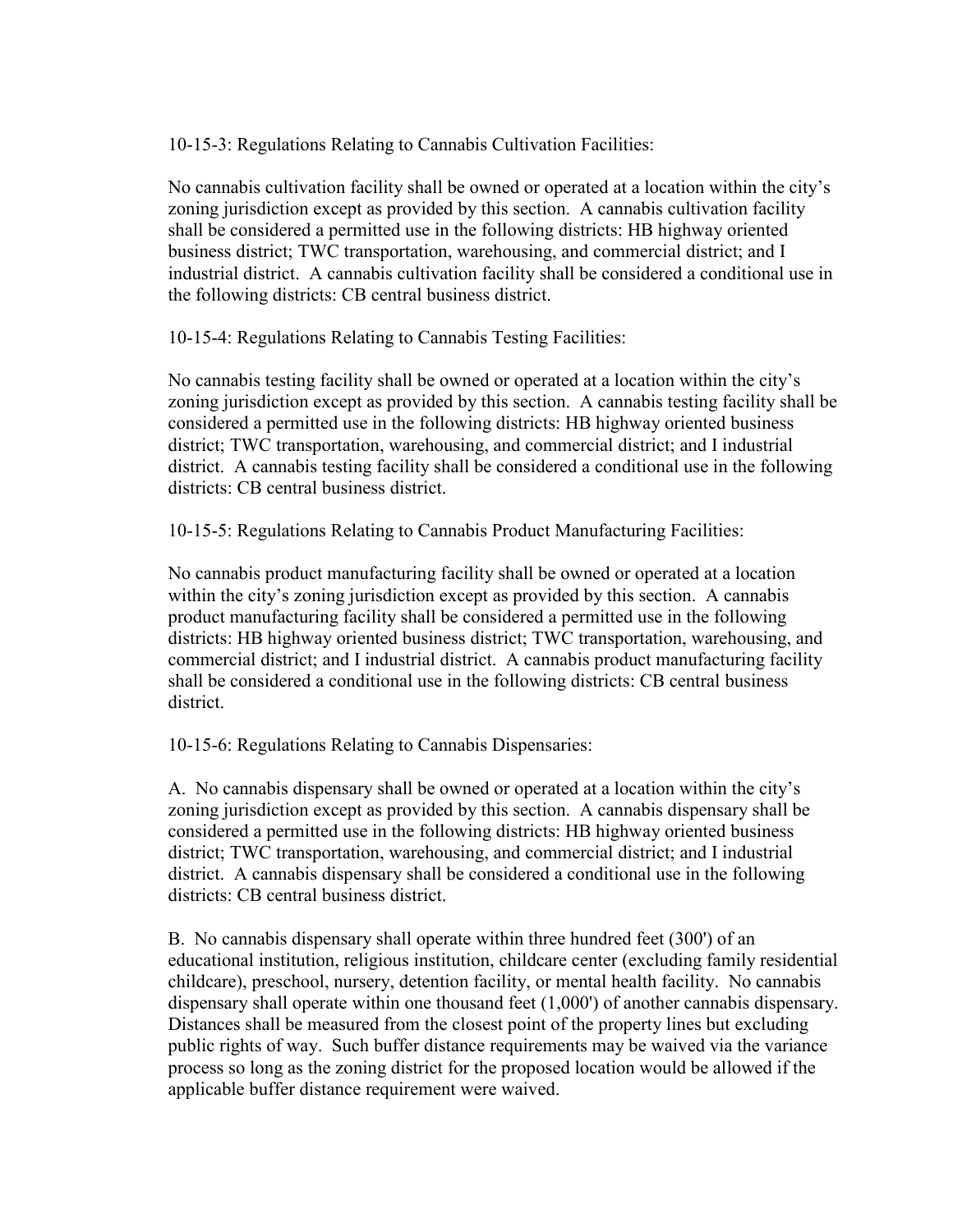10-15-7: Additional Variance and Conditional Use Factors for Cannabis Establishments:

In addition to any other factor which may be properly considered in the grant or denial of a variance or conditional use permit, the following factors shall be relevant for variance and conditional use requests relating to cannabis establishments:

- 1. That the proposed land use is consistent with the intent of this chapter and will not be contrary to public interest or injurious to nearby properties.
- 2. That the proposed land use will not cause or contribute to the formation or expansion of blighted area.
- 3. That all applicable ordinances and regulations will be observed.

10-15-8: Prohibited Districts for Cannabis Establishments:

A. All types of cannabis establishments are prohibited in the following districts: all R residential districts, NS neighborhood shopping, PL public lands and institutions district, CN conservation district, UD urban development district, and all PUD planned unit development districts.

B. All non-licensed cannabis establishments are prohibited in all zoning districts."

Section 2.

That Section 10-15-6(B) as listed above (previously codified as Section 9-15-6(B)) be further AMENDED by removing the words "but excluding public rights of way" so as to read as follows:

B. No cannabis dispensary shall operate within three hundred feet (300') of an educational institution, religious institution, childcare center (excluding family residential childcare), preschool, nursery, detention facility, or mental health facility. No cannabis dispensary shall operate within one thousand feet (1,000') of another cannabis dispensary. Distances shall be measured from the closest point of the property lines. Such buffer distance requirements may be waived via the variance process so long as the zoning district for the proposed location would be allowed if the applicable buffer distance requirement were waived.

Section 3.

All ordinances and parts of ordinances in conflict herewith are hereby repealed.

Section 4.